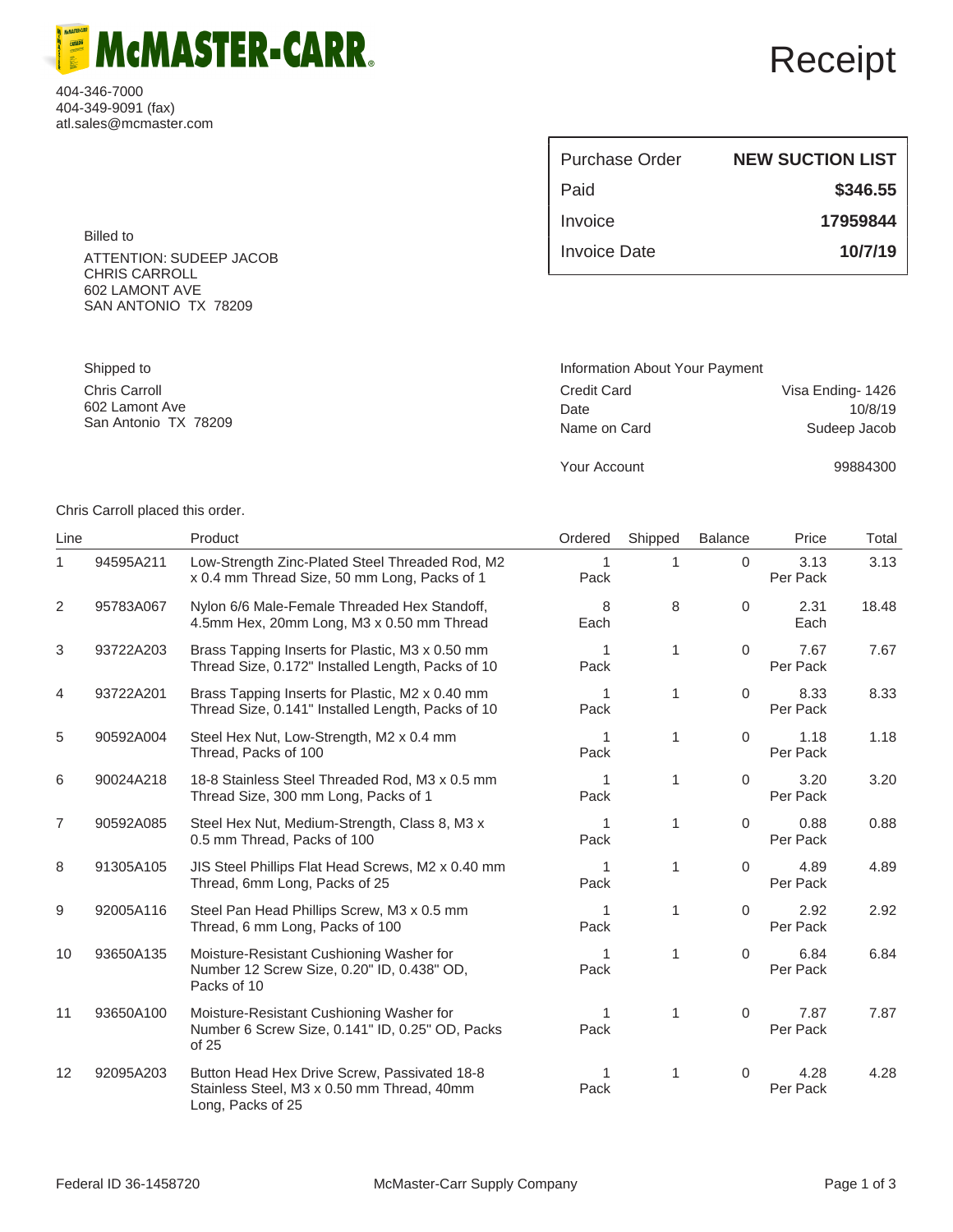**McMASTER-CARR. CATALOG** 

404-346-7000 404-349-9091 (fax) atl.sales@mcmaster.com

## Receipt

| Purchase Order | <b>NEW SUCTION LIST</b> |
|----------------|-------------------------|
| Invoice        | 17959844                |
| Invoice Date   | 10/7/19                 |

| Line |           | Product                                                                                                            | Ordered                | Shipped | <b>Balance</b>      | Price             | Total |
|------|-----------|--------------------------------------------------------------------------------------------------------------------|------------------------|---------|---------------------|-------------------|-------|
| 13   | 92855A317 | 18-8 Stainless Steel Low-Profile Socket Head<br>Screws, M3 x 0.5 mm Thread, 25 mm Long, Packs<br>of 25             | $\mathbf{1}$<br>Pack   | 1       | $\Omega$            | 7.50<br>Per Pack  | 7.50  |
| 14   | 92290A764 | Super-Corrosion-Resistant 316 Stainless Steel<br>Socket Head Screw, M3 x 0.5 mm Thread, 45 mm<br>Long, Packs of 25 | 1<br>Pack              | 1       | 0                   | 9.26<br>Per Pack  | 9.26  |
| 15   | 71955T552 | Applicator Brush with Tin Handle for Lubricants,<br>Compounds and Flux, 6" Long, Packs of 12                       | 1<br>Pack              | 1       | 0                   | 32.94<br>Per Pack | 32.94 |
| 16   | 7370A22   | Structural Adhesive, Urethane, Loctite M-11FL,<br>1.69 oz. Cartridge                                               | 1<br>Each              | 1       | $\mathbf 0$         | 33.27<br>Each     | 33.27 |
| 17   | 6430A38   | Structural Adhesive, Clear Epoxy, Loctite E-05mR,<br>1.69 oz. Cartridge                                            | 1<br>Each              | 1       | 0                   | 20.23<br>Each     | 20.23 |
| 18   | 74695A942 | 3.4" Long Taper Tip Nozzle with Bayonet<br>Connection for Two-Part Cartridge, Packs of 12                          | $\mathcal{P}$<br>Packs | 2       | 0                   | 11.52<br>Per Pack | 23.04 |
| 19   | 74695A951 | 2.9" Long Blunt Tip Nozzle with Bayonet<br>Connection for Two-Part Cartridge, Packs of 12                          | 1<br>Pack              | 1       | 0                   | 11.76<br>Per Pack | 11.76 |
| 20   | 4649A32   | Sanding Sheet for Aluminum, Soft Metals and<br>Nonmetals for Extra-Smooth Finish, 400 Grit,<br>Packs of 15         | 1<br>Pack              | 1       | $\Omega$            | 10.49<br>Per Pack | 10.49 |
| 21   | 9560T4    | Clear Protective Rubber Coating, 11 oz. Aerosol                                                                    | 1<br>Each              | 1       | $\mathsf{O}\xspace$ | 8.77<br>Each      | 8.77  |
| 22   | 9560T2    | Rubber Coating, Clear (Gloss), 11 oz. Aerosol Can                                                                  | 1<br>Each              | 1       | $\mathbf 0$         | 11.49<br>Each     | 11.49 |
| 24   | 8525T22   | Gasket Material, Oil-Resistant Compressible<br>Buna-N, 24" x 24", 1/16" Thick                                      | 1<br>Each              | 1       | $\boldsymbol{0}$    | 10.27<br>Each     | 10.27 |
| 25   | 8525T24   | Gasket Material, Oil-Resistant Compressible<br>Buna-N, 24" x 24", 1/8" Thick                                       | 1<br>Each              | 1       | 0                   | 20.21<br>Each     | 20.21 |
| 26   | 74695A222 | 4.8" Long Nozzle, Taper Tip for Twist-Lock<br>Connection Two-Part Cartridge, Packs of 10                           | 1<br>Pack              | 1       | 0                   | 17.00<br>Per Pack | 17.00 |
| 27   | 9833K18   | Breather Vent, Zinc-Plated Brass, 10-32 Thread<br><b>UNF Male</b>                                                  | 2<br>Each              | 2       | 0                   | 1.81<br>Each      | 3.62  |
| 28   | 91339A120 | 18-8 Stainless Steel Sealing Nut, 10-32 Thread<br><b>Size</b>                                                      | 2<br>Each              | 2       | 0                   | 4.35<br>Each      | 8.70  |